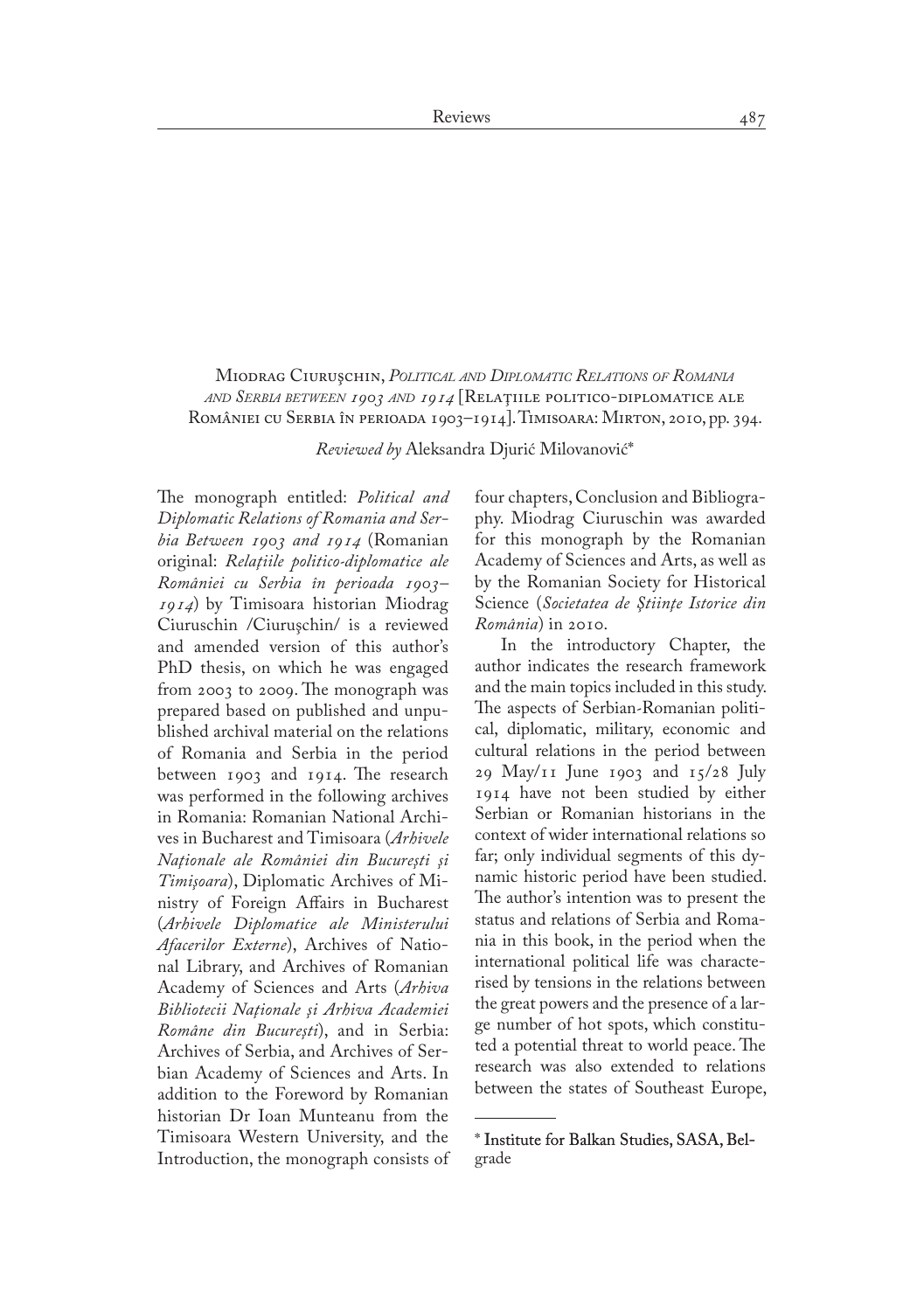as well as to relations between Romania and Serbia with Austria-Hungary, Russia and other great powers, to the extent in which they influenced the Romanian-Serbian relations. Taking into account that the Romanian-Serbian relations at the start of the twentieth century had not been studied thoroughly and systematically in the historiography so far, the author paid special attention to the unpu� blished archive sources in the Serbian language and in the Romanian language. Simultaneously, the use of press and other written sources, in addition to abundant literature sources, gives this research a value of a referent scientific study, important for understanding the international relations in Southeast Europe on the eve of the Great War (1914–1918).

Chapter One, *Good Neighbourly Relations* (*Relaţii de bună vecinătate)* deals with the relations between Romania and Serbia from the May Coup on  $28/29$  May  $(11/12)$ June) 1903 to the outbreak of the First Balkan War on 6 (18) October 1912. The events from this period have not attracted a great deal of attention of historians, who have studied the Serbian-Romanian relations so far, relying on the opinion that the two countries had good neighbourly relations in the period from 1903 to 1912 and that no important events occurred in this field over the period. With this monograph, Ciuruschin has made an effort to demonstrate that the Serbian-Roma� nian relations were very intensive in that period, and that they had their important place in the mosaic of political events, which made Southeast Europe — or more precisely the Balkans, an unstable region. Conditions were created in the Balkans, especially after the Annexation crisis, for an outbreak of conflict which could grow into a war of wider proportions. Later events in fact proved this.

As far as Serbian history is concerned, in this chapter the author paid special attention to the preparation and execution of the May Coup in which the Karadjordjević dynasty seized the Serbian throne from the Obrenović dynasty. The taking over of the Serbian throne by Peter I Karadjordjević (1903–1921) prompted changes in the Serbian national and foreign policy, which definitely influenced the relations with Romania, too. From diplomatic reports by Romanian ambassador to Belgrade, Edgar Mavrocordat, the Romanian public was well informed about the events which took place. King Carol I (1866–1914), political elites, and the general public in Romania condemned the assassination of Serbian king Alexan� der Obrenović and Queen Draga Mašin; however, Ciuruschin's research shows that such an opinion in Romania was soon prevailingly replaced by the opinion that the ousting of the dynasty had been necessary, since it had brought Serbia "to the verge of disaster" (p. 17). The coronation of King Peter I in September 1904, raised a great interest among the Romanian diplomacy, and the presence of high state official Edgar Mavrocordat, plenipotenti� ary of King Carol I, was an opportunity to renew the good relations between the two countries. The Macedonian problem absorbed and influenced the Romanian-Serbian relations in the sense of inevitable drawing closer of the two countries, since they had common interests in Macedonia, before all in the sense of preventing the spread of Bulgarian influence in that region. The author therefore paid special at� tention in the first chapter to the convergence of Romania and Serbia which was especially prominent in the period from 1903 to 1914, owing to the spread of Bul� garian influence in the Balkans.

Chapter Two, titled *Relations between Romania and Serbia at the Time of Bosnian Crisis* (*Relaţiile României cu Serbia în cursul crizei bosniace)* consists of five parts in which the history of Serbia and Europe at the time of the crisis instigated by the annexation of Bosnia and Herzegovina in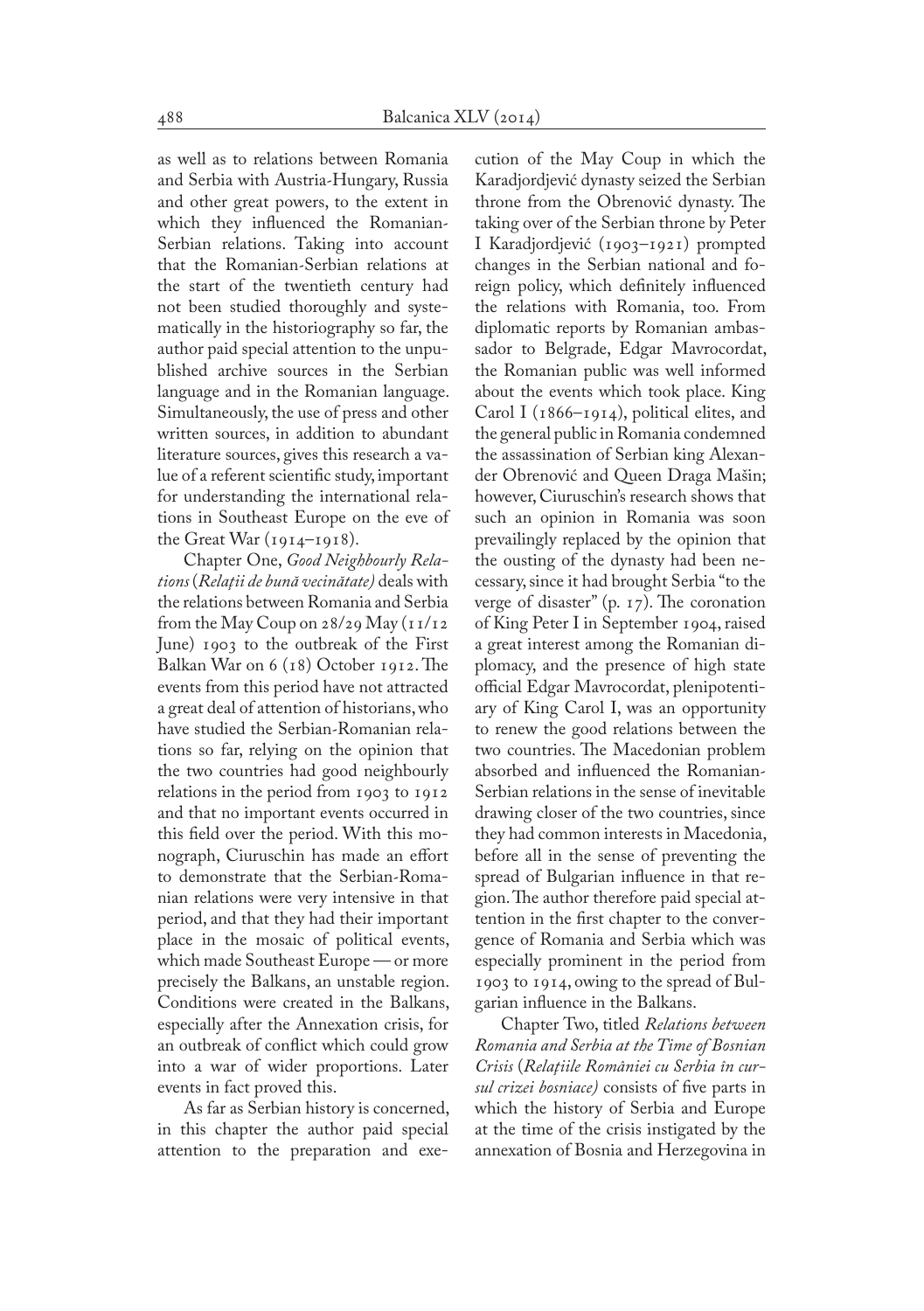1908 was presented. Ciuruschin empha� sises that Romanian diplomacy played an important role as a moderator between Austria-Hungary and Serbia in the sense of peaceful resolving of the crisis which threatened to instigate conflicts of wider proportions. The annexation of Bosnia and Herzegovina caused much protest in Serbia, as well as further complication of the relations between Austria-Hungary and Serbia which were engaged in the Tariff War as of 1906. At the same time, the outbreak of the Annexation Crisis caused concerns among the great powers, which were not ready for a war. At the time of one of the greatest international crises, in the years immediately before the Great War broke out, Romania was making efforts to calm the diplomatic tensions between Serbia and its powerful neighbour, Austria-Hungary. Taking into account that Romania joined the Triple Alliance in 1883, its foreign policy was tied to Aus� tria-Hungary and Germany. However, according to Ciuruschin, Romania found itself in a very difficult situation during the Annexation Crisis (1908–1909) with regard to its relations with Serbia, with which it wanted to maintain the position of a loyal neighbour. In the end of February 1909, King Carol I and Prime Minister Ionel Bratianu /Ionel Brătianu/ warned the Government of Serbia and King Peter I Karadjordjević that Serbia was in great danger of being attacked by the Austro-Hungarian army. Ciuruschin argues that the Annexation Crisis contributed to raising awareness among political circles of the danger of Austro-Hungarian incursion into the Balkans. In the conclusion of the second chapter, the author maintains that Europe was not in danger of war breaking out at the time of the Annexation Crises, since the great powers were not ready for a war.

Chapter Three: *Romania and Serbia in the Period of Balkan Wars (România şi Serbia în timpul războaielor balcanice)*

presents the Serbian-Romanian relations in the period of the important changes in the Balkans between 1912 and 1913. Special attention is paid to the place and role of Romania in international relations and in the Balkans. Romanian diplomacy promoted active foreign policy, maintaining diplomatic relations with over 14 countries. In the Balkans, it advocated preserving the *status quo* and the balance of powers between the Balkan countries since it was the only way to ensure national security. Continuing the policy from the previous period, according to Ciuruschin, Romania retained its neutral stand� point towards Serbia, and the convergen� ce between Romania and Serbia occurred in the period when a rift began to show through in the Balkan Alliance, due to "expansionist aspirations of Bulgaria" (p. 109). As it already became apparent du� ring the First Balkan War that the defeat of the Ottoman Empire would result in a disturbance of balance of powers in the Balkans until then and that the *status quo antebellum* would not hold, Romania saw its interest in strengthening its strategic border in Southern Dobruja. Between December 1912 and March 1913, Serbian diplomacy assumed a position, which Ciuruschin describes as "ambiguous", to� wards the Bulgarian-Romanian dispute. Bearing in mind that, based on its treaty with Bulgaria, Serbia was obliged to secure military aid to Bulgaria, a potential Romanian-Bulgarian war could deteriorate the Romanian-Serbian relations. On the other hand, Serbia had an unresolved situation with Bulgaria on the issue of central parts of Macedonia. The author emphasises that Serbia expected support from Romania in case of a threat of Austria-Hungary or Bulgaria. However, King Carol I and Romanian Prime Minister Titu Maioresku could not accept signing of any kind of treaty with Serbia, due to the obligation to abide by the military agreements signed between Romania and